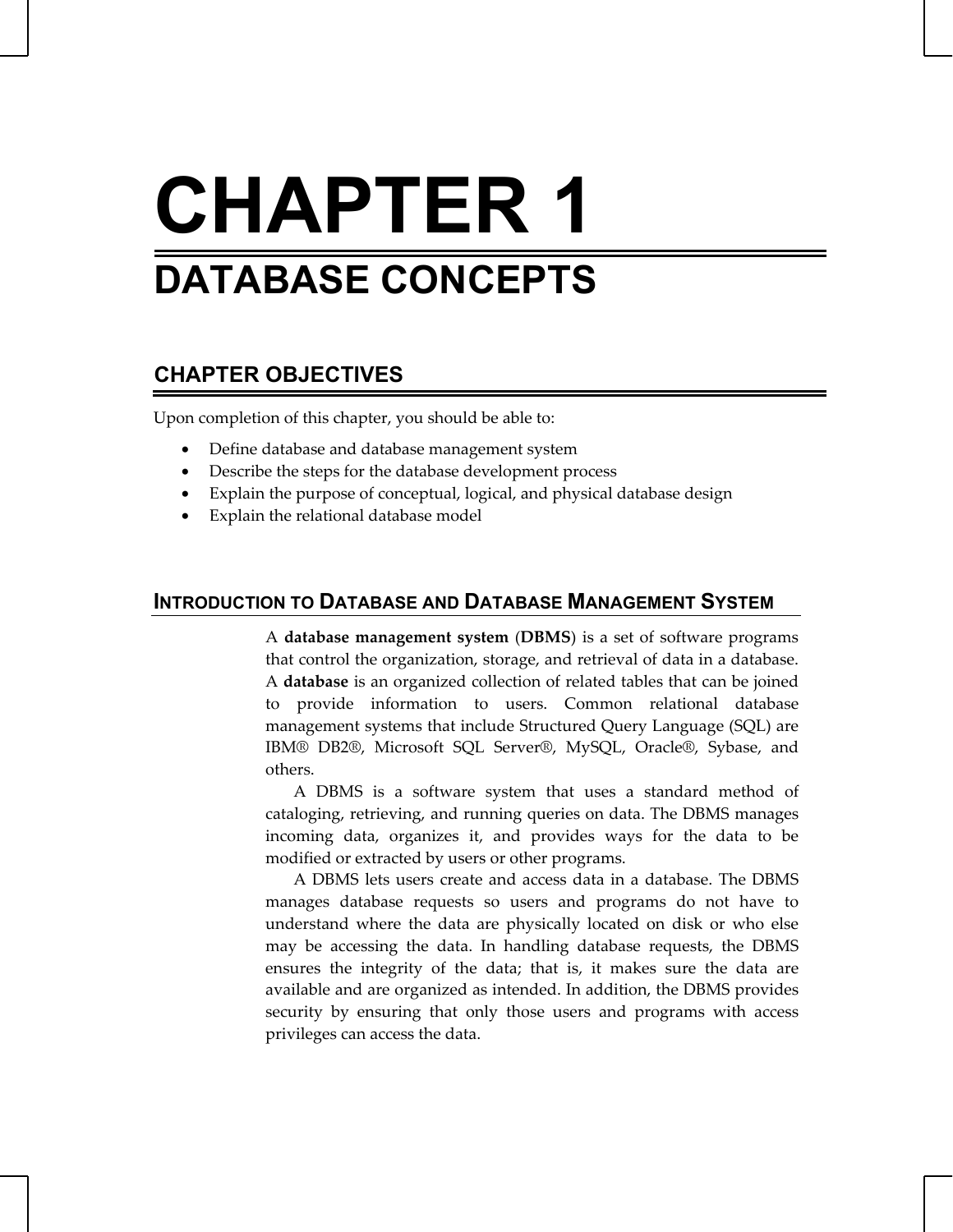## **RELATIONAL DATABASE MODEL**

The foundation of most commercial database management systems today is the **relational database model**, which was first introduced in the paper "A Relational Model of Data for Large Shared Data Banks," published by Edgar Codd in 1970 [*Communications of the ACM* 13 (6): 377–387]. Since the publication of this paper, the relational model has been developed extensively into common relational database management systems such as DB2, Microsoft SQL Server, MySQL, Oracle, and others. In addition to relational databases, there are also hierarchical, network, and objectoriented databases.

## **THE DB2 DATABASE**

**DB2** refers to an entire family of IBM databases:

- DB2 for i
- DB2 for z/OS
- DB2 for Linux, UNIX and Windows (also referred to as DB2 LUW)

This book uses the IBM database management system DB2 for i, which is referred to simply as "DB2" throughout the book.

**DB2 for i** is an integrated part of IBM i, the operating system that runs IBM's System i® hardware platform. DB2 is not purchased as a separate software product, and any application can take advantage of its features. DB2 provides a DBMS that all computer programs use to access data stored in DB2 databases.

 As mentioned, a database is an organized collection of related tables that can be joined to provide information to users. In the DB2 database approach, tables are defined independently of any applications that use them. Data remains in independent, simple, linear tables, but indexes are created that indicate how the rows of the different tables relate to each other in the sense of the join concept. These indexes can be created before any queries are run, or they can be created at run time as the join query is executed.

## **DATABASE TERMINOLOGY**

There are two groups of terms used interchangeably when discussing databases. The reason there are two sets of terms is that before the use of SQL, people used traditional system terms. With SQL, a new set of terms more representative of a typical spreadsheet type of relational table became more common. Thus, the non-SQL world sometimes uses different terms than the SQL world uses. The table in Figure 1-1 shows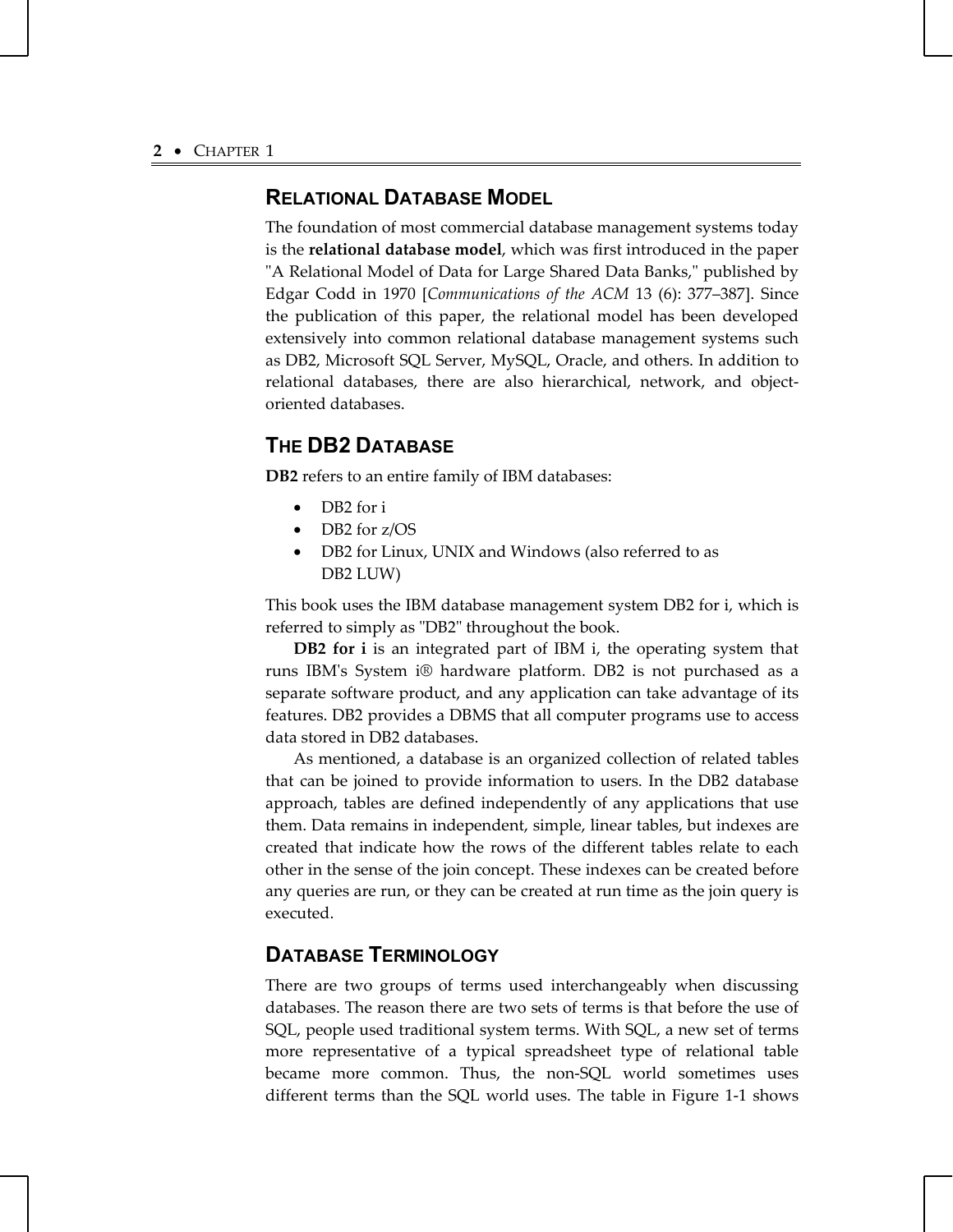| SOL term                                                     | Non-SOL term                                    |
|--------------------------------------------------------------|-------------------------------------------------|
| <i>Schema.</i> A logical grouping consisting of a library, a | Library. Groups related objects and allows      |
| journal, a journal receiver, an SQL catalog, and             | the objects to be found by name.                |
| optionally a data dictionary. A schema groups related        |                                                 |
| objects and lets the objects be found by name.               |                                                 |
| Table. A set of columns and rows.                            | Physical file. A set of records.                |
| Row. The horizontal part of a table containing a set of      | Record. A set of fields.                        |
| columns.                                                     |                                                 |
| Column. The vertical part of a table of one data type.       | Field. One or more characters of related        |
|                                                              | information of one data type.                   |
| <i>View.</i> A subset of columns and rows of one or more     | Logical file. A subset of fields and records of |
| tables.                                                      | one or more physical files.                     |
| <i>Package.</i> An object type that is used to run SQL       | SQL package. An object type that is used to     |
| statements.                                                  | run SQL statements.                             |

the relationship between the SQL relational database terms and the non-SQL terms.

#### **FIGURE 1-1 Relationships between SQL terms and non-SQL terms**

## **THE IMPORTANCE OF DATABASE DESIGN**

Database design is an important stage of a development project that should precede the coding and creation of a database. Before creating database tables, one should know exactly *what* kinds of tables need to be created. Consider how meaningless it would be to create a customer table before knowing what customer data a company needed to have. For example, some companies might need to know their customers' occupations, while others might not care what their customers do for a living. The general requirement for database tables, of course, is to store data that the organization needs so the data can be used effectively. Determining exactly what those needs are and how best to implement a database that meets the requirements clearly should happen *before* coding begins.

 Determining business requirements and documenting them, including both data and processes that use data, are tasks often collectively referred to as "modeling" because the result of the effort is a model, usually in diagrams, of the way the business works and the data it uses. The part of this effort that concentrates on the organization's data requirements is called **database design**.

 Once a data model is completed, there is a specification of what data needs to be stored and at least some of the ways in which the data is used. For example, the data model for a particular company might specify that the company needs to keep track of customers, including their names, shipping and billing addresses, telephone and fax numbers,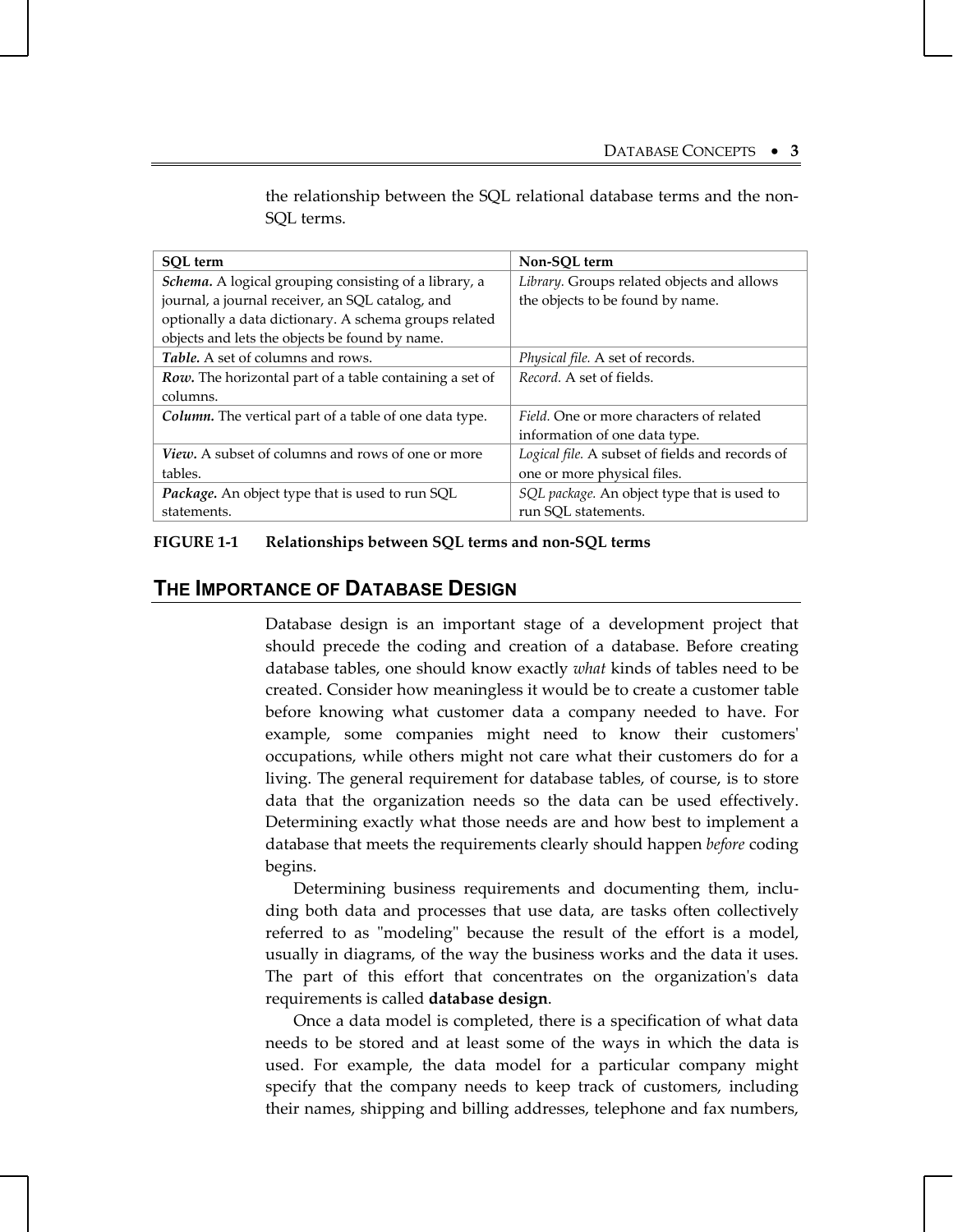and credit ratings. This data model might also document that the company needs complete customer lists, in order by the customers' names. From this model or specification, one can then decide which data should be stored in database tables. A data model says *what* the organization needs, not *how* a system will be implemented to address those needs.

 A system to provide for storing, updating, and retrieving the data specified in a particular data model might be implemented in any number of ways. The task of deciding how to implement a system for a particular data model is called physical database design or database design. The term "database design" is often used as an abbreviated way to refer to both the logical data modeling and the physical database design processes.

 A database model identifies what data are to be stored in a database, how the data will be used, and how the tables in the database are related to each other. A database model that is well designed reduces the need for changes. The final development step, or actual **database implementation**, is the coding and creation of the database tables according to the database design specification.

## **DATABASE DEVELOPMENT PROCESS**

As mentioned, a database is an organized collection of related tables that can be joined to provide information to users. The collection of related tables that comprise a database can be quite complex to develop. Because of this, it is important that a set of steps be followed in the development of a database so users can retrieve the necessary information when needed and in a timely way. The process of doing database design generally consists of a number of steps that are carried out by a systems analyst or database designer. Not all of these steps are necessary in all cases. Logically, the steps flow sequentially; however, in practice it is common to skip around as knowledge about the system being developed is gathered. The database design process may include the following steps:

- 1. Database planning
- 2. Requirements analysis—Focused on the requirements that need to be represented in the system
- 3. Database design—The conceptual and logical database design
- 4. Physical database design
- 5. DBMS selection—Based on hardware and operating system
- 6. Database implementation—Creating the database
- 7. Testing and evaluation—Testing and evaluating the database to determine whether all user requirements have been met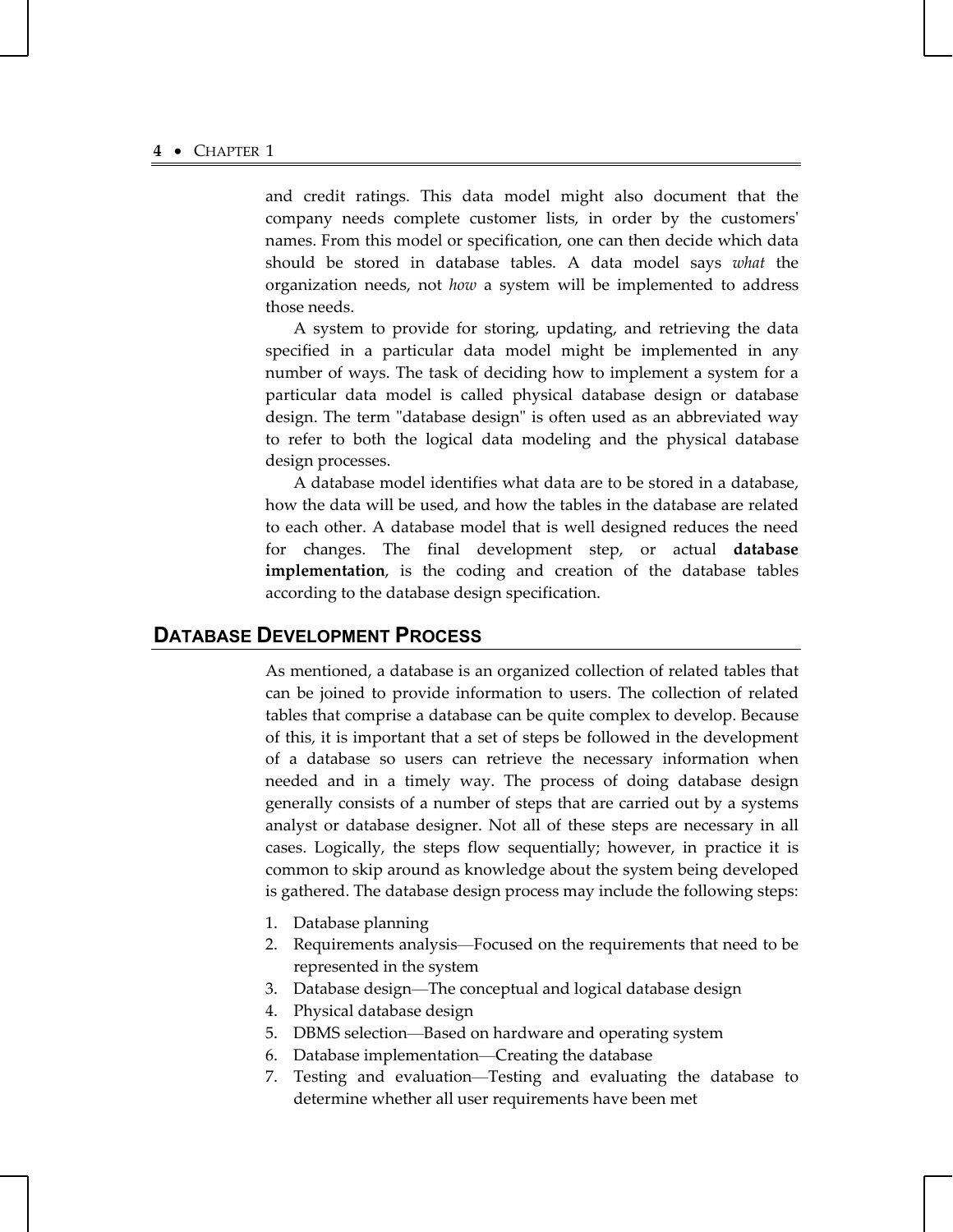- 8. Database deployment—Placing the database into production
- 9. Database maintenance—Maintaining the database system according to user needs

 The primary purpose of this book is to focus on the design and implementation of databases. For that reason, this book focuses on database design and database implementation.

## **DATABASE PLANNING**

The database planning phase begins when a customer submits a request for the development of an information system project. It consists of a set of tasks or activities that decide both the resources required in the database development and the time limits of different activities. During the planning phase, four major activities are performed:

- Review and approve the database project request.
- Prioritize the database project request.
- Allocate resources such as money, people, and tools.
- Arrange a development team to develop the database project.

Database planning should also include the development of standards that govern how data will be collected, how the format should be specified, and what documentation will be needed.

 Before embarking on a major data modeling project, the developer should get two things in order: naming conventions and how to store the gathered information. Many business applications involve hundreds of variable names, and keeping them organized in data modeling can be difficult. Establish abbreviation and naming standards for data model objects such as tables, columns, relationships, domains, and programs. Most important, make sure names are consistent and express clearly what an item represents or stores.

 Following the naming standard, one table should be created for valid abbreviations that can be used to form names, and another table should be created for valid names. In other words, before starting to generate names, know how they are going to be formed. It may be necessary to record a lot of information about names, including synonyms, preferred usage, a description, and short, standard, and long variations.

 Once naming standards have been established and a place to track the names has been settled on, the next step is to create a **data dictionary**. A data dictionary is not one thing. It is many things: all the containers used to hold everything that is recorded during the modeling process. A typical project might have some word-processing documents that contain descriptions of business rules or processes, a database table that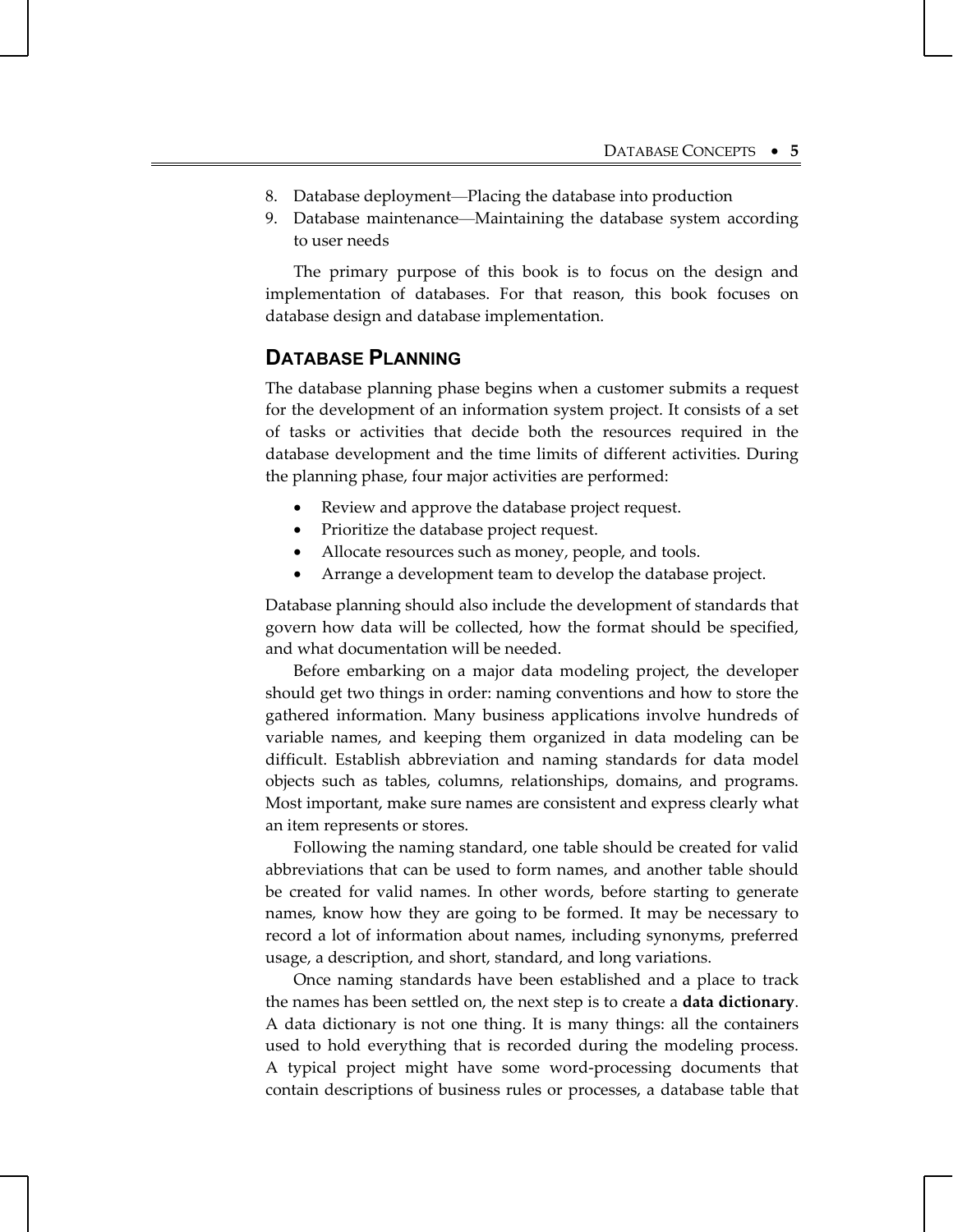contains table and column names and brief descriptions, and some entity relationship diagrams. Together, all these records of the data model make up the data dictionary.

 It is good practice to establish naming standards and tables before creating too many other computer-based data dictionary objects, such as documents and files, because as the data model progresses, it is important for the dictionary objects as well as the business objects to follow a rational naming standard.

### **REQUIREMENTS ANALYSIS**

The first step in developing an information system is the requirements analysis usually conducted by a systems analysis. The purpose of the **requirements analysis** is to gather the business requirements so they can be used in the development of a data model. This step involves gathering information about processes, entities (categories of data), and organizational units. After this information is collected, it is used in the database design step. The diagrams produced should show the processes and data that exist as well as the relationships between business processes and data.

 Data modeling goes together with systems analysis, and the two occur together as a development project proceeds. Systems analysis includes discovering such aspects as how orders are entered and fulfilled and how customer credit limits are calculated. Obviously, the description of a process requires referring to the data model to identify where some of the values used in calculations come from and where user input and the results of calculations are stored. The data model may also refer to process definitions for actions that are triggered when some change occurs in the database.

 During the requirements analysis phase, the requirements and expectations of the users are collected and analyzed. The collected requirements help to understand what the new system will accomplish. The goal of this phase is essentially to understand how the company works, discover what problems and limitations users have, understand what the company wishes to accomplish, and define the scope and boundaries of the project. The scope and boundaries are essential to make sure the database is created exactly as specified.

 Much of the information is developed from interviewing end users or reading procedure manuals, forms, and other sources that explain how the business works. Thus, when talking to an end user or reading a procedure manual, the developer may learn things that are covered in several of the later steps of the process. The first conversation may provide enough information to enable the development of a broad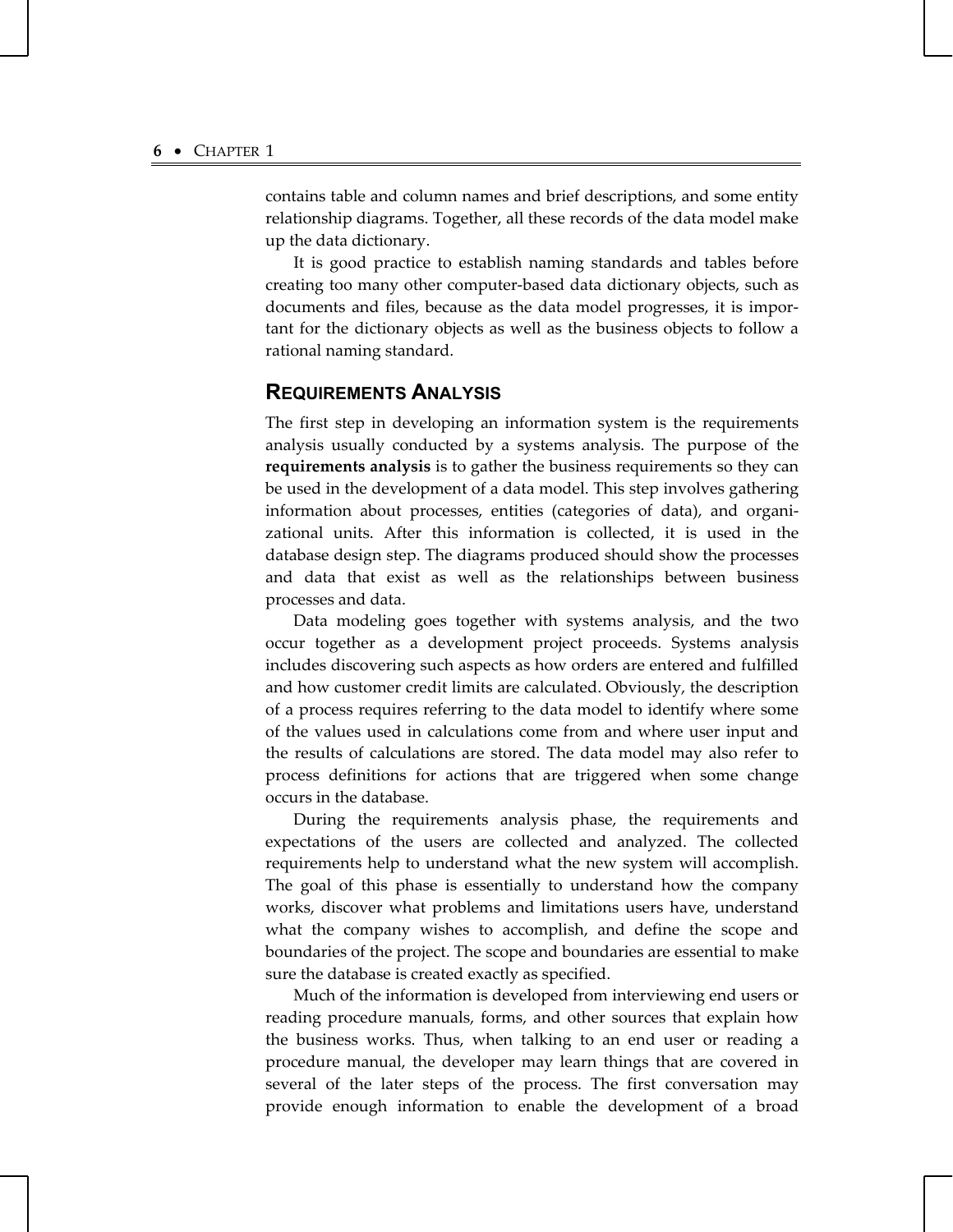overview of the most important entities and their interrelationships, with details being filled in through further conversations and reading documents.

 In most cases, a person who is doing the design of a database is a person with expertise in the area of database design rather than expertise in the area within the company from which the data to be stored is drawn (e.g., financial, manufacturing, transportation). Therefore, the data to be stored in the database must be determined in cooperation with the people who have expertise in that area and are aware of what data must be stored within the system. This process is one that is generally considered part of requirements analysis, and it requires skill on the part of the analyst to obtain the needed information from those with the knowledge. This is because the individuals with the necessary knowledge frequently cannot express clearly what their system requirements for the database are because they are unaccustomed to thinking in terms of the data elements that must be stored.

## **DATABASE DESIGN**

With a good idea of what the organization needs to keep track of and how that data is used, the next step is to decide how best to implement a system to support the organization's requirements. Suppose the business has customers; is it obvious that a customer database table is required? What if the business has fairly independent divisions in different regions of the country? Should there be a single customer table at the home office, or should there be separate tables in each regional office? Questions such as these are answered in the database design stage, which follows the data requirements analysis stage.

 After all the requirements have been gathered for a proposed database, they must be modeled. Database design is the process of producing a detailed data model of the database that will meet end-user requirements. Models are created to visually represent the proposed database so that business requirements can easily be associated with database objects to ensure that all requirements have been completely and accurately gathered. Different types of diagrams are typically produced to illustrate the business processes, rules, entities, and organizational units that have been identified. The actual model is frequently called an **entity relationship model (ERM)** because it depicts data in terms of the entities and relationships described in the data. An entity relationship model is an abstract conceptual representation of structured data. Basically, data modeling serves as a link between business needs and system requirements.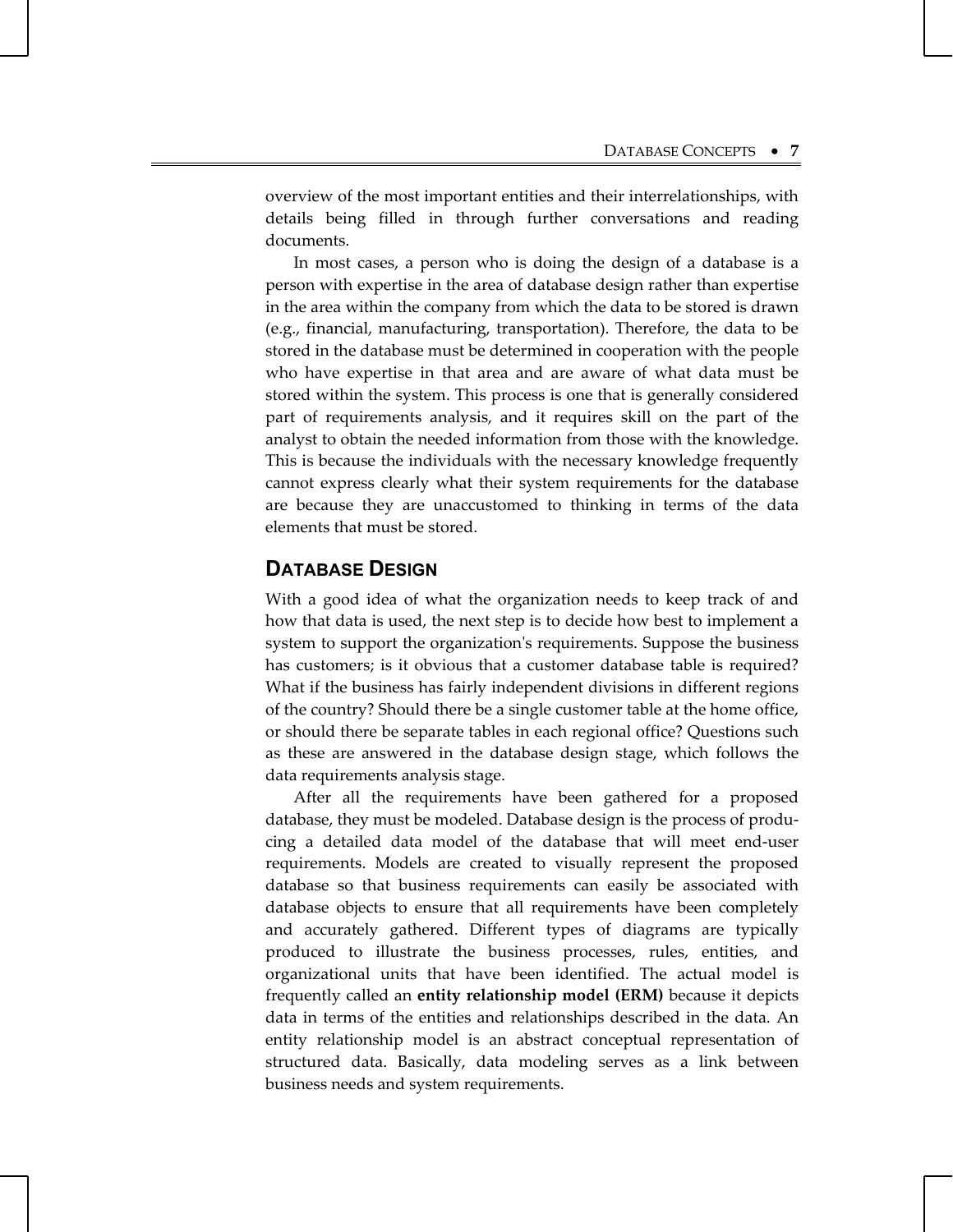Designers create an abstract data model that attempts to model realworld objects by creating a conceptual design. Designers must consider end-user views; define entities, attributes, and relationships; and identify processes and access requirements. The conceptual design is then translated into the logical design, which is DBMS-dependent. Database design includes three design steps:

- 1. Conceptual database design
- 2. Logical database design
- 3. Physical database design

 The significance of this approach is that it allows the three perspectives to be relatively independent of each other. Storage technology can change without affecting either the conceptual or the logical model. The table/column structure can change without (necessarily) affecting the conceptual model. In each case, of course, the structures must remain consistent with the other model. The table/column structure may be different from a direct translation of the entity classes and attributes, but it must ultimately carry out the objectives of the conceptual entity class structure. Early phases of many software development projects emphasize the design of a conceptual data model. Such a design can be detailed into a logical data model. In later stages, this model may be translated into a physical data model.

#### **CONCEPTUAL DATABASE DESIGN**

**Conceptual database design** is the process of constructing a data model from the information collected in the requirements analysis phase. The **conceptual model** is a representation of an organization's data, organized in terms of entities, attributes, and relationships; it is independent of any particular DBMS. This phase is independent of physical considerations and involves constructing an ER model and checking the model for redundancy.

#### **ER MODEL**

A pictorial representation of the real-world problem in terms of entities, attributes, and relations between the entities is referred as an entity relationship diagram (ERD). An ERD includes:

- *Entities:* An entity is a class of distinct identifiable objects or concepts.
- *Attributes:* Attributes are properties or characteristics of entities.
- *Relations:* Relations are associations between or among entities.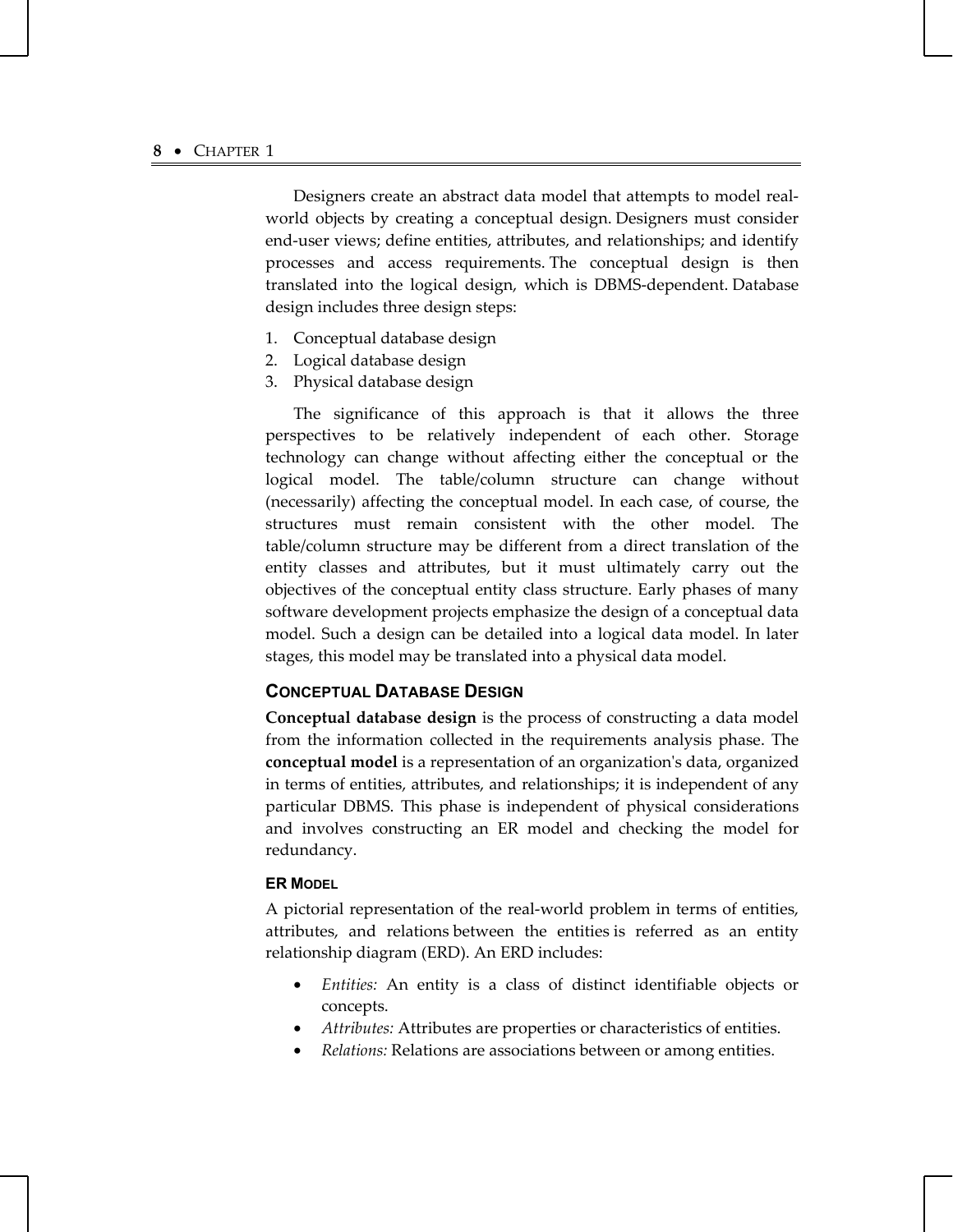#### **LOGICAL DATABASE DESIGN**

**Logical database design** consists of converting the entity relationship diagram from the conceptual model into tables or relational schemas in normal forms using a technique called normalization.

 Once the relationships and dependencies amongst the various pieces of information have been determined in the conceptual model, it is possible to arrange the data into a logical structure, which can then be mapped into the storage objects supported by the database management system. In the case of relational databases, the storage objects are tables that store data in rows and columns.

 Each table may represent an implementation of either a logical object or a relationship joining one or more instances of one or more logical objects. Relationships between tables may then be stored as links connecting child tables with parents. Because complex logical relationships are themselves tables, they will probably have links to more than one parent.

 The logical data model contains all the needed logical and physical design choices and physical storage parameters needed to generate a design in a data definition language, which can then be used to create a database. A fully attributed data model contains detailed attributes for each entity.

#### **NORMALIZATION OF TABLES**

Normalization is used to check the entity relationship model and help eliminate redundancy and other anomalies in the database. Some splitting and even recombination of entity types may result from normalization, and the entity relationship model will have to be updated accordingly. The entity relationship model and the table definitions resulting from normalization should be consistent.

#### **PHYSICAL DATABASE DESIGN**

**Physical database design** consists of creating tables in the selected DBMS according to the requirements that were established during logical modeling. Conceptual and logical modeling mainly involves gathering the requirements of the business, with the latter part of logical modeling directed toward the goals and requirements of the database. Physical modeling deals with the conversion of the logical, or business, model into a relational database model. When physical modeling occurs, objects are being defined at the schema level. A schema is a group of related objects in a database. A database design effort is normally associated with one schema.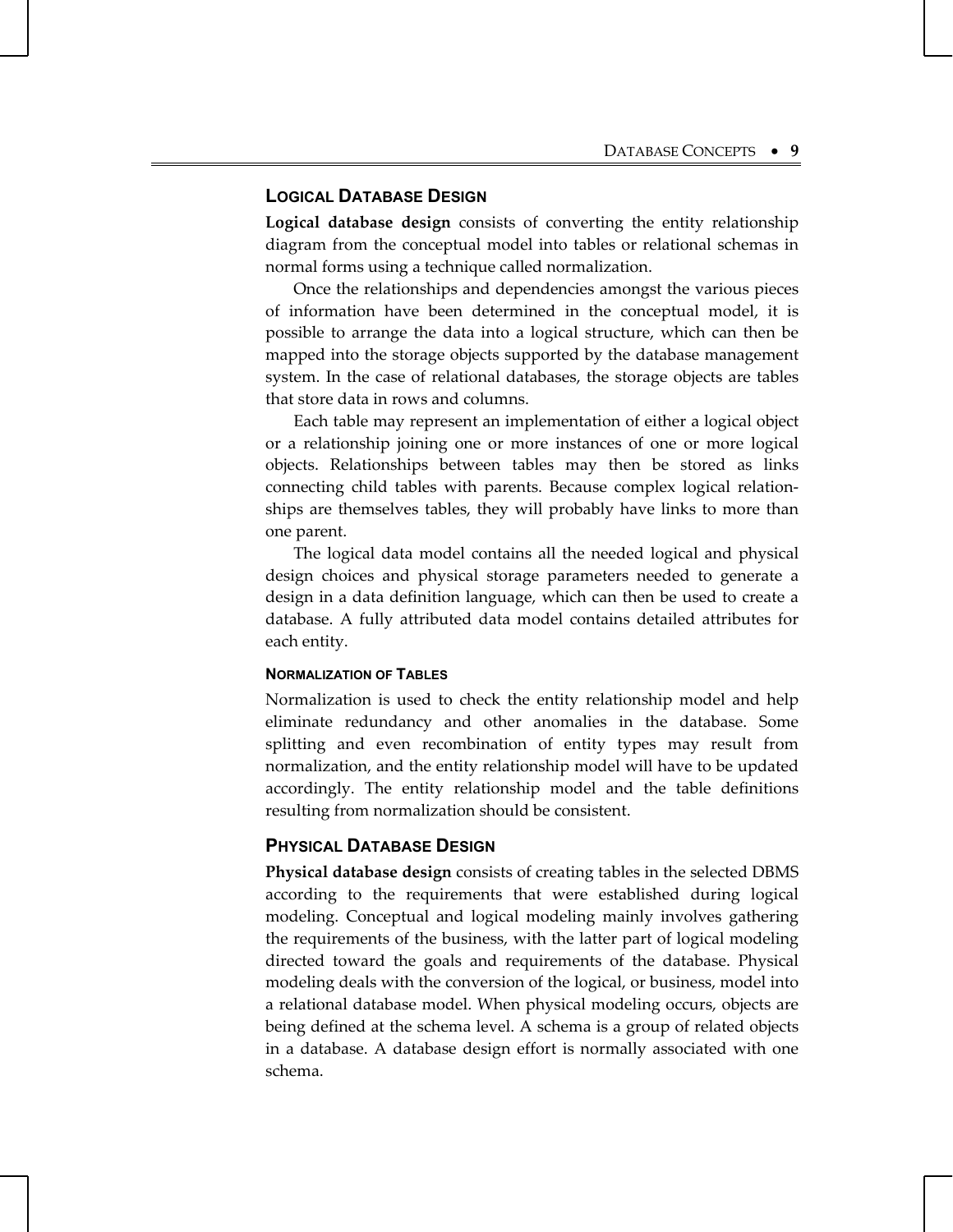During physical modeling, objects such as tables and columns are created based on entities and attributes that were defined during the conceptual and logical design phases of database design. Constraints are also defined, including primary keys, foreign keys, other unique keys, and check constraints. Views can be created from database tables to summarize data or to simply provide the user with another perspective of certain data. Other objects, such as indexes, can also be defined during physical modeling. Physical modeling is when all the pieces come together to complete the process of defining a database for a business.

 Physical modeling is database-software–specific, meaning that the objects defined during physical modeling can vary depending on the relational database software being used. For example, most relational database systems have variations in the way data types are represented and the way data is stored, although basic data types are conceptually the same among different implementations. In addition, some database systems have objects that are not available in other database systems.

 Physical database design is the process that weighs the alternative implementation possibilities and carefully lays out exactly how tables and other elements of the system will be implemented. For the database implementation, the most important tangible result of the design is a set of table layouts, including detailed column specifications. Other important elements of the database design are specific end-user views of the data and various integrity constraints that must be enforced. The database design details how these elements will be implemented with a particular database system.

 The physical design of the database specifies the physical configuration by which data are stored on the storage media. This step involves describing the base relations, file organizations, and index design used to achieve efficient access to the data, as well as any associated integrity constraints and security measures.

#### **DATA MODEL VS. PHYSICAL DESIGN**

The logical data model and the physical database design are quite different in their objectives, goals, and content. The table shown in Figure 1-2 provides a comparison between logical data modeling and physical database design.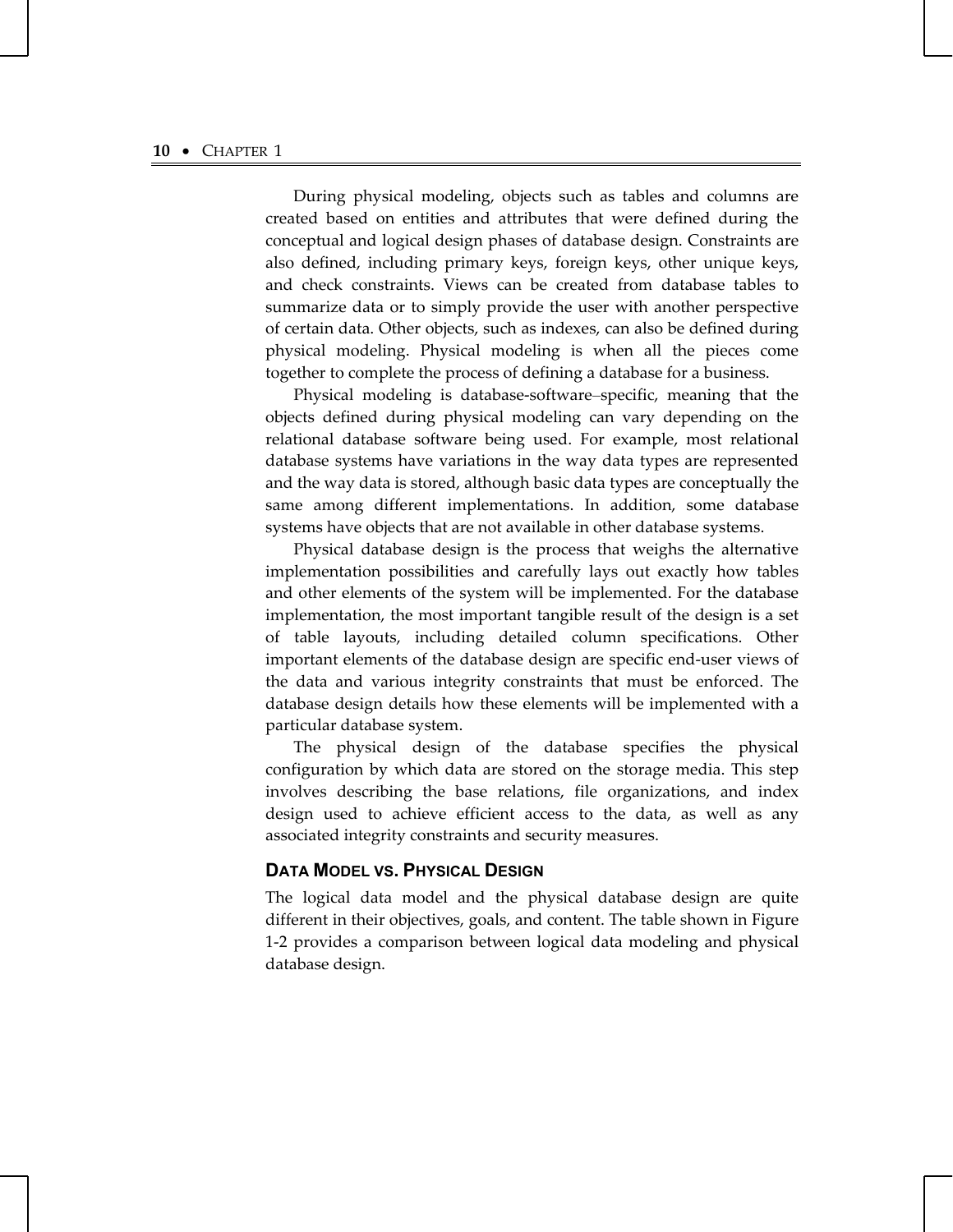| Logical data modeling                  | Physical database design                    |
|----------------------------------------|---------------------------------------------|
| Includes entities, attributes, and     | Includes tables, columns, keys, data types, |
| relationships                          | validation rules, database triggers, stored |
|                                        | procedures, and access constraints          |
| Uses business names for attributes     | Uses abbreviated column names that are      |
|                                        | limited by the DBMS being used              |
| Is independent of the technology that  | Defines primary keys and indexes for fast   |
| will be used to implement the database | data access                                 |
| Is normalized to at least third normal | May be denormalized to meet performance     |
| form                                   | requirements                                |

#### **FIGURE 1-2 Differences between logical data modeling and physical database design**

## **DBMS SELECTION**

In many situations, the DBMS selection phase is a formality. The reason for this is many companies have already determined and implemented the hardware and a DBMS, and all future information systems are developed for their specific DBMS. Once a company determines the DBMS and the hardware on which it is going to run, the expense and person-hours required to change systems prohibits such a change.

 However, there are situations in which this phase applies. Consider a company that decides to implement a new database structure and also decides to change hardware vendors and thus the DBMS. In this phase, an appropriate DBMS is selected to support the information system.

 A number of factors are involved in DBMS selection, including technical and economic factors. The technical factors concern the suitability of the DBMS for information systems. The following technical factors are considered:

- Type of DBMS (e.g., relational, object-oriented)
- Storage structure and access methods that the DBMS supports
- Available user and programmer interfaces
- Type of query languages
- Development and other tools

## **DATABASE IMPLEMENTATION**

After the design phase and selection of a suitable DBMS, the database system is implemented. The purpose of the implementation phase is to construct and install the information system according to the plan and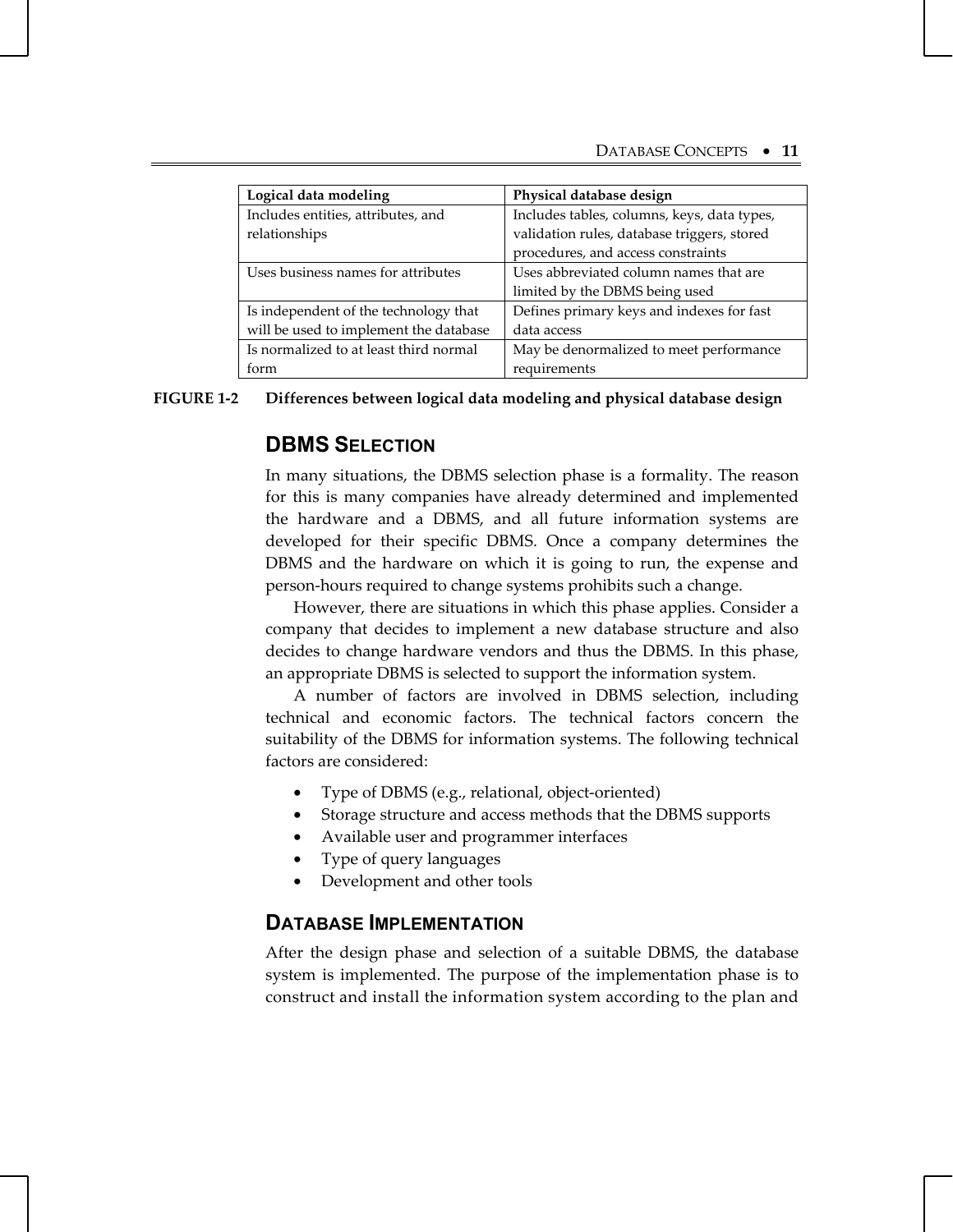design as described in previous phases. In this phase, the DBMS software is installed, the database (or databases) is produced, and the tables are populated with data. This phase also requires that the database performance is evaluated, security standards are set up, backup and recovery procedures are put in place, and data integrity is enforced. Finally, the database administrator must ensure that company standards are being followed by implementing and enforcing them in the database.

## **TESTING AND EVALUATION**

The testing and evaluation phase requires that the database is tested again for performance. It is tested during implementation; however, in this phase it is tested again and fine-tuned. Testing also requires that the administrator test integrity, security, and multi-user load.

## **DATABASE MAINTENANCE**

Once the database system is implemented, the maintenance phase of the database system begins. **Database maintenance** is the process of monitoring and maintaining the database system. Maintenance includes activities such as adding new columns to tables, changing the size of existing columns, adding new tables, adding new constraints, adding views, and so on. As the database system requirements change, it becomes necessary to add new tables or remove existing tables and to reorganize some tables by changing primary access methods or by dropping old indexes and constructing new ones. Some queries or transactions may be rewritten for better performance. Database tuning or reorganization continues throughout the life of the database and while the requirements continue to change.

## **OPERATION**

Essentially at this point, the database is fully functional. Users are allowed to fully use the system and report any issues. Any problems are resolved according to severity.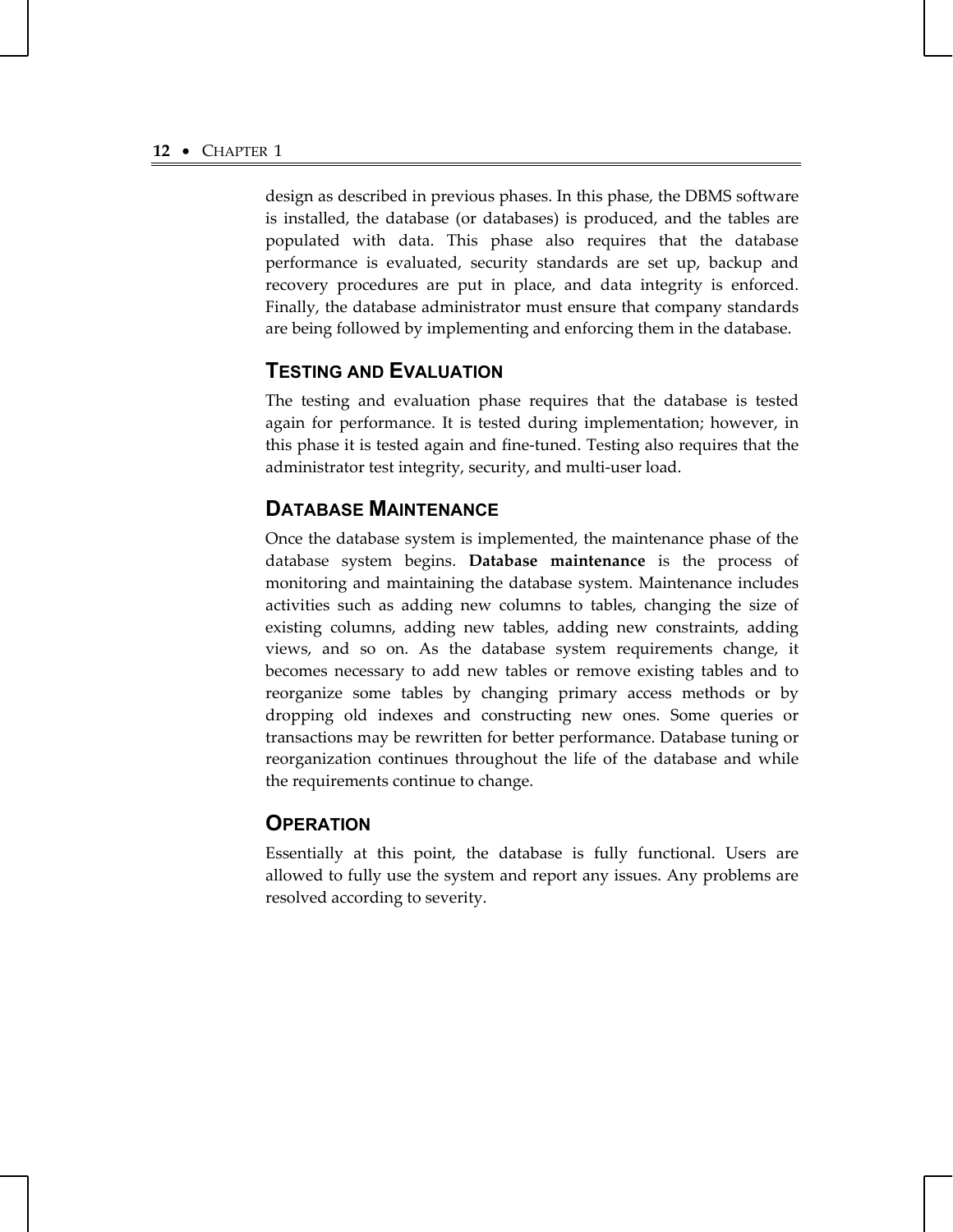## **END-OF-CHAPTER**

## **CHAPTER SUMMARY**

- 1. A database management system (DBMS):
	- a. Is a set of software programs that controls the organization, storage, and retrieval of data in a database
	- b. Uses a standard method of cataloging, retrieving, and running queries on data
	- c. Manages incoming data, organizes it, and provides ways for the data to be modified or extracted by users or other programs
- 2. A database is an organized collection of related tables that can be joined to provide information to users.
- 3. SQL has its own set of database terminology:

| <b>SOL</b> terms                                                                          |  |  |
|-------------------------------------------------------------------------------------------|--|--|
| Schema. A logical grouping consisting of a library, a journal, a journal receiver, an SQL |  |  |
| catalog, and optionally a data dictionary. A schema groups related objects and lets the   |  |  |
| objects be found by name.                                                                 |  |  |
| <i>Table.</i> A set of columns and rows.                                                  |  |  |
| Row. The horizontal part of a table containing a set of columns.                          |  |  |
| Column. The vertical part of a table of one data type.                                    |  |  |
| View. A subset of columns and rows of one or more tables.                                 |  |  |
| <i>Package.</i> An object type that is used to run SQL statements.                        |  |  |
|                                                                                           |  |  |

- 4. Before implementing database tables, the developer needs to know what the tables should contain and how they are related. This information is developed by three processes that should occur before implementation:
	- a. Conceptual database design
	- b. Logical database design
	- c. Physical database design
- 5. Conceptual database design:
	- a. Is the process of constructing a data model from the information collected in the requirements analysis phase
	- b. Is a representation of an organization's data, organized in terms of entities, attributes, and relationships
	- c. Is independent of any particular database management system
	- d. Involves constructing an ER model and checking the model for redundancy